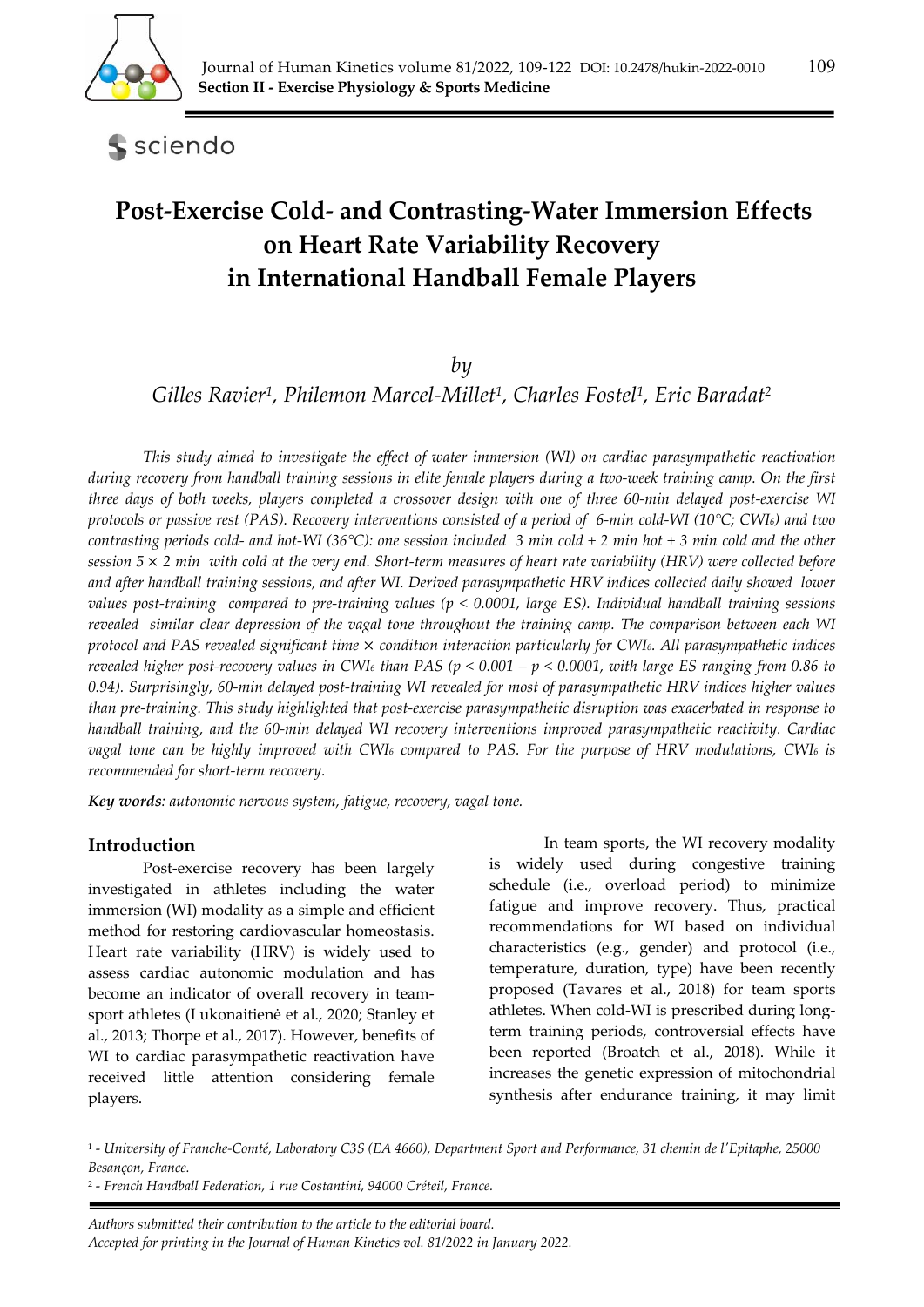muscle protein synthesis following strength training. When cold-WI is used during the acute post-exercise recovery, benefits are usually attributed to vasoconstriction effects, subsequent reduction in inflammation response, and reductions in ratings of perceived exertion and muscle soreness (Broatch et al., 2018; Ihsan et al., 2016). In response to thermal stress, efferent responses controlled by the higher brain centers (primarily the preoptic hypothalamus) occurred including changes in the cutaneous blood flow (Ihsan et al., 2016). In addition, the integrated cardiovascular responses to cold exposure involve adjustments in autonomic activity which may modulate cardiac output. Given that cold exposure influences the autonomic nervous system, post-exercise cold-WI may involve modulation of cardiac autonomic activity. Studies analyzing the effect of various post-exercise WI modalities at the sinus node step (Al Haddad et al., 2010; Almeida et al., 2016; Buchheit et al., 2009; Choo et al., 2018; de Oliveira Ottone et al., 2014; Stanley et al., 2012) reported that cold-WI was more effective than hot-WI and thermoneutral-WI at increasing cardiac parasympathetic reactivation following exercises. Few studies have analysed the sensitivity of HRV following the contrasting hot- and cold-WI modality. A study reported that contrasting-WI increased post-exercise parasympathetic response to a greater extent than passive recovery, and less than cold-WI (Stanley et al., 2012). Physiological responses to contrasting-WI are not as well characterized as those responses induced by cold-WI (activation of cold receptors in the skin and veins). It seems difficult to predict occurrence of cardiac sympatho-vagal interaction. Finally, benefits of post-exercise WI to HRV have received little research attention during intense training in team sports and particularly in female players (Broatch et al., 2018).

 Training camps are usually a part of the preparation period for the regular season and international events in team sports (Flatt et al., 2017; Lukonaitienė et al., 2020; Ronglan et al., 2006). Since athletes are required to achieve their best performance throughout the training camp, they face intense physical activity under mentally stressful situations. The HRV modulation has been considered as a physiological indicator reflecting the training readiness status

(Lukonaitienė et al., 2020; Thorpe et al., 2017) and the recovery process (Stanley et al., 2013). The monitoring of post-exercise HRV provides information on the return to homeostasis following strenuous exercises. In that way, derived parasympathetic HRV indices have been related to exercise-induced physiological disturbance during recovery (temperature, plasma epinephrine, blood lactate and pH) (Ihsan et al., 2016). The magnitude and duration of parasympathetic disruption during recovery appeared to be related to exercise variables (i.e., intensity, duration and modality) and individual characteristics (i.e., physical fitness, recovery potential, mood state) (Kaikkonen et al., 2010; Michael et al., 2017; Nakamura et al., 2016; Seiler et al., 2007). The time course of parasympathetic recovery has been widely analyzed to assess the responsiveness of the autonomic nervous system and to reflect indirectly the overall recovery status of players (Ravier & Marcel-Millet, 2020; Stanley et al., 2013). During intense training, the importance of maintaining a high level of parasympathetic activity to trigger positive adaptations was reported (Nakamura et al., 2016, 2018). Adequate periodization of training loads may be one of the solutions. However, during the training camp which lasted no more than two weeks, training load modulation remained limited. In this context, the implement of postexercise WI may help players improve their HRV recovery.

 It is somewhat surprising that the acute benefits of various time and temperature WI protocols to cardiac autonomic activity have not been studied sufficiently, especially in elite female players. Specifically with the national team engaged in a short training period before international events, the reactivation of vagal tone may be crucial. When considering an elite team, the short-term period following the end of training sessions implies routines or a medical follow-up requiring a delay before proceeding to the recovery intervention. The purpose of this study was to investigate the effect of three 60-min delayed post-exercise WI protocols on the parasympathetic reactivation during a training camp with U20 national female handball players. Each WI modality (two contrasting hot- and cold-WI sessions and one cold-WI session) followed handball training. An exacerbated vagal tone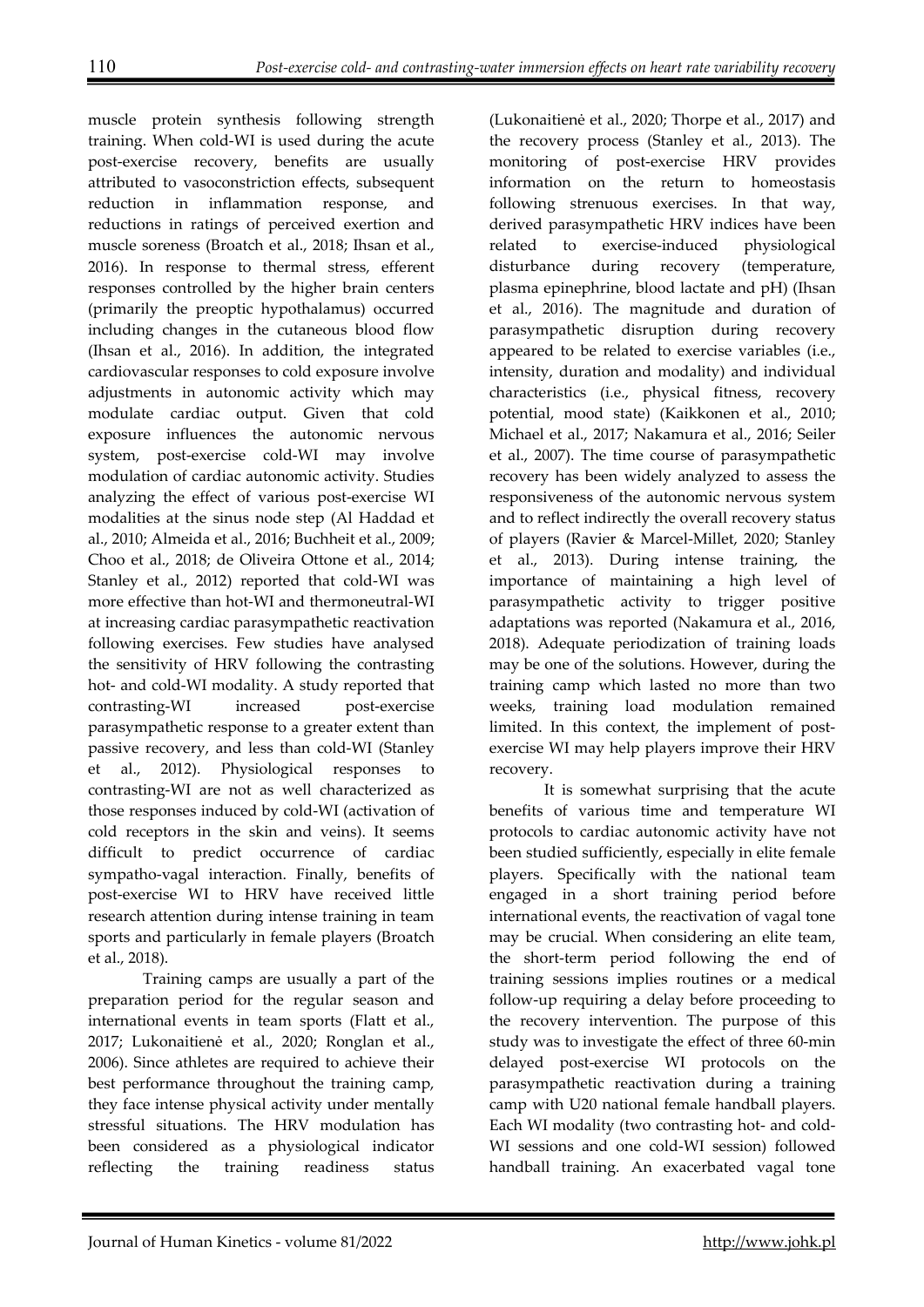disruption was expected in response to training sessions. We hypothesized that the cold-WI recovery modality would be the most effective modality for increasing the acute cardiac parasympathetic reactivation.

# **Methods**

## *Approach to the problem*

 Water immersion is widely used as a recovery modality in team sport athletes. However, benefits of post-exercise WI to HRV have received little research attention in team sports and particularly in female players (Broatch et al., 2018). This study used a controlled crossover design to determine the effect of completing a 60-min delayed post-training WI session compared with no treatment on the cardiac sympatho-vagal balance. The study was undertaken during a genuine field training camp lasting two weeks with females under 20 from the handball national team. Since the training schedule planned by the head coach included similar training intensity volume and daily frequency in the first three days of both weeks, our experiment was conducted during these periods. Three different WI protocols were compared (i.e., each day, one different WI protocol was undertaken) with passive rest (PAS) in a crossover design. One continuous cold session and two contrasting cold- and hot-WI recovery sessions were prescribed in the evening during the first three days of each week. Participants were randomly allocated into a WI or a PAS subgroup. When one subgroup was going through one of the three WI protocols, the other group was involved in the PAS for a similar amount of time. The following week, the subgroups reversed the conditions. Moreover, both WI and PAS subgroups reversed for each subsequent day. Figure 1 provides a schematic view of the experimental protocol. Actually, to allow all players to benefit from the recovery baths throughout the training camp, the PAS subgroup completed the prescribed daily WI modality after ending the experimental evaluations. This additional sequence did not influence the outcomes of our study.

 Short-term measures of HRV were recorded before and after the late afternoon handball training session, and after the delayed post-training recovery intervention. The pretraining data were considered as a baseline value. In order to determine the physiological demand for handball training sessions, the total group of players was compared before and after each handball session irrespective of subgroups. To investigate the cold-WI effect, each WI modality was compared with its respective passive recovery session.

## *Participants*

 Eighteen elite female handball players (mean ± SD: age 18.8 ± 0.4 y, range 18.1−19.4 y) belonging to the French under 20 national team participated in the study. The experiment was carried out during a training camp (11 days) held at the end of the competitive season, four weeks before the women's U20 European Handball Federation Championship. Players' anthropometric measurements were as follows: body mass  $72.9 \pm 10$  kg; body height  $177.2 \pm 7.5$ cm; body mass index  $23.1 \pm 1.9$  kg⋅m<sup>-2</sup>; and body fat content  $22.1 \pm 3.1\%$  (from the biceps, triceps, subscapular and suprailiac skinfold measurements as described by (Durnin & Rahaman, 1967). Each participant was medically screened throughout the entire season and the training camp, and had no medical or orthopedic problems. All participants were informed of the benefits and potential risks of the investigation. Players received comprehensive verbal and written explanations of the study and provided voluntarily signed informed consent. This study was approved by the Federal Board of the Medical Committee and conformed to the recommendations of the Declaration of Helsinki. *Design and Procedures* 

 The training camp included two sessions per day. One prophylactic session and a light training sequence were completed in the morning. At the beginning of the afternoon players could rest up to 3:00 PM, then a video sequence preceded the main daily handball training session. Pre-training HRV measurement occurred immediately before the team video sequence which preceded the handball training session. Training sessions included a warm-up (≃10 min), shot repetitions (≃10 min), team's offensive and defense drills (≃10 min), a playing sequence on the regular handball court with specific tasks involving regular interruptions by the coach  $(≥40$ min), high intensity exercise (≃15 min consisting of intermittent shuttle running or small-sided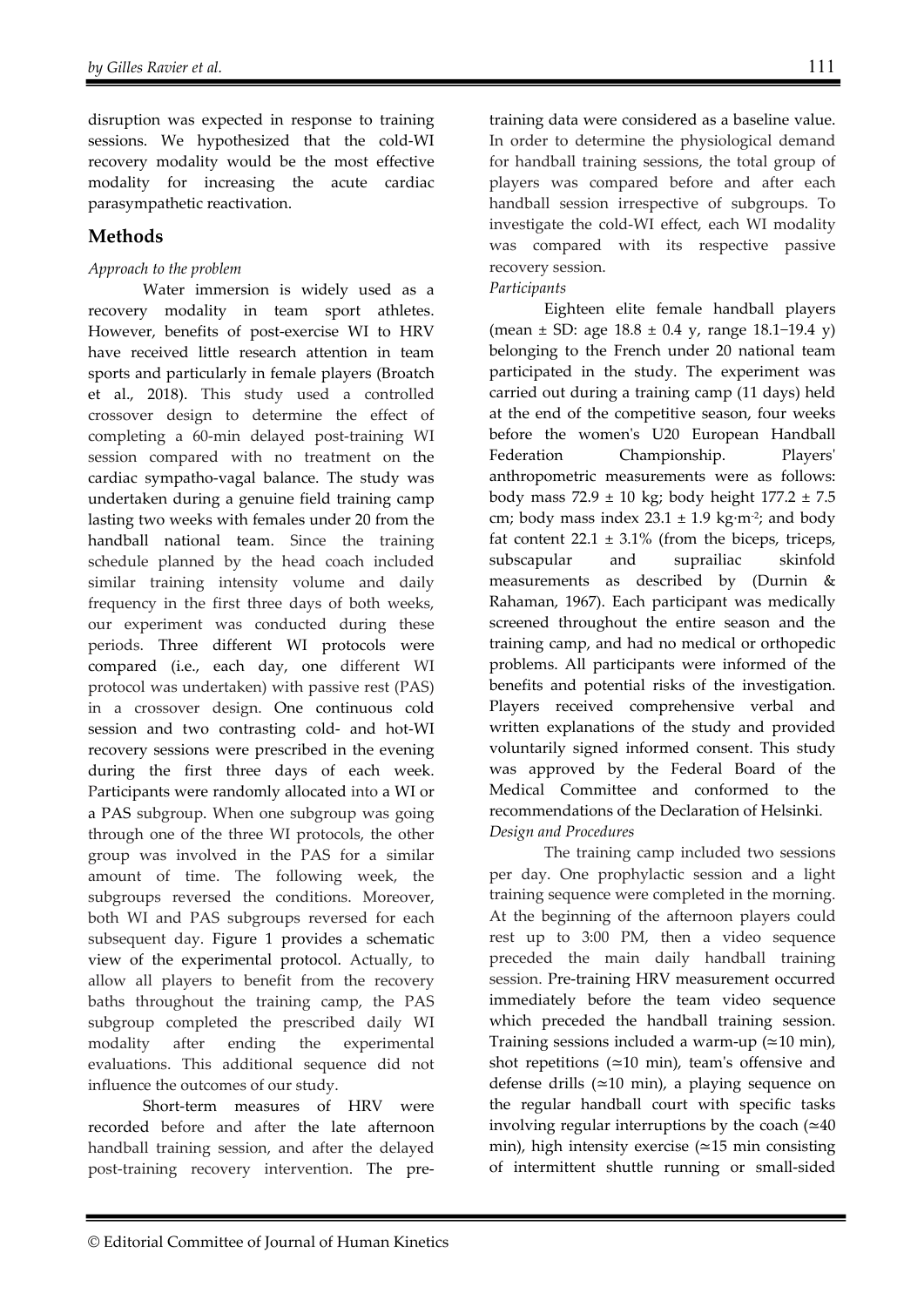game) and continuous 20-min match play.

Handball training ended with a 7-min submaximal run to allow an HR steady-state signal required for appropriate short-term HRV analysis (Al Haddad et al., 2010). Thereafter, posttraining HRV was recorded. During the subsequent 45 min, players completed stretching, wearing bathing suits and bathrobes, joined the relaxation area, and waited for the recovery intervention. Then, all the participants underwent the recovery interventions (≃10 min, WI or rest) at the same time, which were immediately followed by the HRV measurement. Investigators supervised this period from the end of the handball training session. Handball training and recovery protocols were planned at the same time of the day throughout the training camp. The exclusion criterion was applied for players who did not entirely perform the late afternoon handball training session and/or did not complete the recovery sequence by any circumstance.

 The three WI protocols were i) a contrasting water temperature modality with three 2-min periods of cold-WI interspersed by 2 min of hot-WI (CWI5×2), ii) a contrasting water temperature modality including two 3-min periods of cold-WI interspersed by 2 min of hot-WI (CWI323), and iii) one continuous 6-min period of cold-WI (CWI6). Each protocol included a total of 6 min cold-WI. Considering that cold-water temperature was harder to bear than hot water, protocols were undertaken according to the following order to allow a gradual increase in the duration of cold periods: CWI5×2, then CWI323 and finally CWI6 for both weeks. Participants had to go into the water up to the navel. The temperature of cold- (10 $^{\circ}$ C ± 0.5 $^{\circ}$ C) and hot- (34 $^{\circ}$ C ± 0.5 $^{\circ}$ C) pools was automatically adjusted by the controlling system and continuously monitored by a digital display. For the PAS recovery participants rested in a seating position in a relaxation area (22  $\pm$  0.5°C) for the same amount of time as the cold-WI protocol. The temperature of the room was automatically adjusted by the air conditioning system, which was monitored by a digital display.

 The participants' HR was measured before and after the handball training session, and after the recovery intervention which took place at the same time of the day throughout the training camp. Data were collected using a HR monitor

(HR1 chest belt, Matsport, Saint Ismier, France) with ANT+ wireless transmission. Participants were recorded all together at the same time using Mooky Center software (Matsport, Saint Ismier, France) which allowed to collect more than twenty signals simultaneously. Immediately after the end of WI protocols, participants wore their bathrobe and went to the adjacent room to start measurements. This procedure took between 2 to 2.5 min. Participants were told to remain seated and breathe spontaneously without speaking or making any movement for 5 min. These instructions were reminded before each HR measurement. The analysis window of HRV indices was 5 min including 1 min of the stabilization period and 4 min of analysis (Bourdillon et al., 2017). The HRV value registered with a sampling rate of 1000 Hz, and the R-R intervals were analyzed using Kubios HRV analysis software, version 3.0.2 (Biosignal Analysis and Medical Imaging Group, University of Kuopio, Kuopio, Finland). The correction level imputed on Kubios software was chosen by visual inspection of the interval tacogram, in a way to ensure that the correction removed the artefacts without distorting the normal R-R intervals. The analysed HRV indices for the time-domain dependent variables were the R-R intervals (RR, ms), the root mean square of the successive differences of the normal R-R intervals (RMSSD, ms) and the standard deviation of the normal-tonormal interval (SDNN, ms). In the frequency domain, analysis included low (0.04−0.15 Hz) frequency (LF) and high (0.15−0.4 Hz) frequency (HF) in normalized units (n.u.). Furthermore, instantaneous beat-to-beat variability (SD1, ms) and continuous beat-to-beat variability (SD2, ms) derived from the Poincaré Plot analysis were analysed. Among HRV indices, RMSSD, HF and SD1 reflect cardiac parasympathetic activity, whereas RR, HR, SDNN, LF and SD2 reflect both cardiac vagal and sympathetic activities (Peçanha et al., 2017).

#### *Statistical Analysis*

Data are reported as mean  $\pm$  SD. The normality and equality of variance were checked using the Shapiro-Wilk's test and the Bartlett's test, respectively. When the sample was skewed, data were log-transformed (natural logarithm, ln) to allow for parametric statistical comparison. The acute effect of handball training on HR and HRV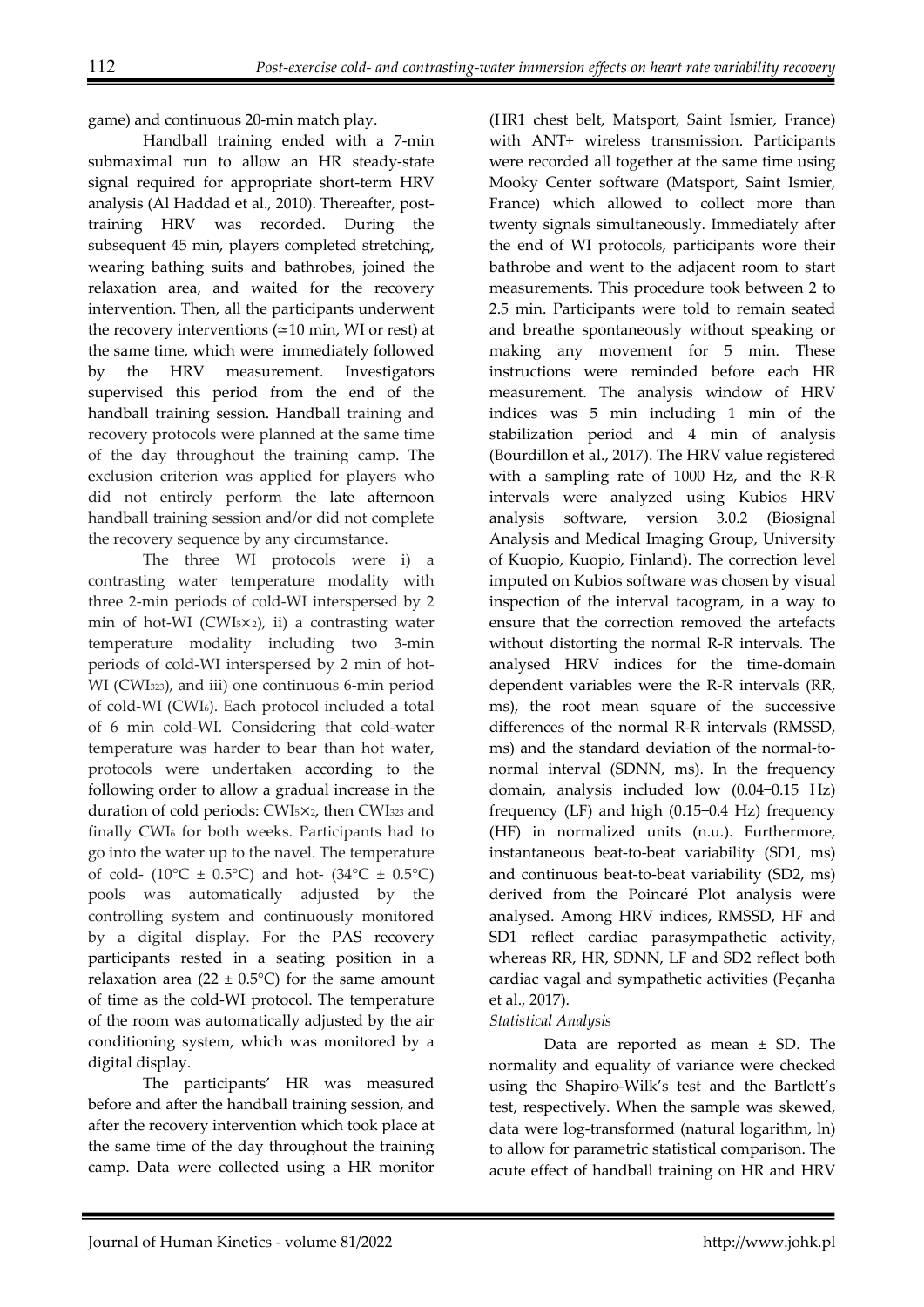indices was tested with two-factors analysis of variance (ANOVA) (week1, week2 × pre-, posttraining) with cold-WI and PAS participants altogether (cold-WI + PAS). Moreover, variations from pre- to post-training values were compared between week1 and week2 with a Student-paired t-test. A mixed-design factorial ANOVA was used to determine the significant mean effects on changes over time (pre-, post-exercise and postrecovery) and interaction effects between the recovery conditions (PAS and cold-WI) for HR and HRV indices. Pairwise comparisons were tested using the post-hoc Tukey's test. Each recovery modality was analysed separately (CWI6 *vs.* PAS6, CWI323 *vs.* PAS323, and CWI5×<sup>2</sup> *vs.* PAS5×2). Furthermore, Cohen's *d* effect size (ES) (Cohen, 1988) analysis was performed to determine the qualitative difference between recovery conditions (PAS and cold-WI) as well as between time of measurement (pre-, post-training and post-recovery) for all HRV indices. An ES ˂ 0.20 was classified as trivial, 0.20–0.49 as small, 0.50–0.79 as moderate, and  $> 0.80$  as large. The  $p \leq$ 0.05 criterion was used for establishing statistical significance.

#### **Results**

 The data reported below were obtained for 16 players for CWI5×<sup>2</sup> *vs.* PAS5×2, 13 players for CWI323 *vs.* PAS323 and 14 players for CWI6 *vs.*  PAS<sub>6</sub> after applying the exclusion criterion.

 HR and HRV responses to handball training sessions did not reveal differences between the first and the second week for pretraining, post-training and variations from pre- to post-training. However, a significant difference was observed for HR and HRV indices between pre- and post-training values for each individual training session. For the CWI6 + PAS6 modality, the difference between pre- and post-training was significant ( $p < 0.001 - p < 0.0001$ , moderate to large ES) with a decrease in lnRMSSD, lnHF, RR, SDNN, lnSD1 and SD2 indices, and an increase in HR and lnLF index. For instance, lnRMSSD was  $3.92 \pm 0.48$  ms pre- *vs.*  $2.91 \pm 0.68$  ms post-training  $(p < 0.0001, ES = -1.71, 95\%CI = -2.52 - -0.80)$  for the first week and was 3.78 ± 0.48 ms pre- *vs.* 3.06 ± 0.63 ms post-training (*p* < 0.0001, ES = -1.30,  $95\%CI = -2.07 - -0.45$  for the second week. The same trends were observed for CWI323 + PAS323 (*p*   $<$  0.0001, moderate to large ES) and CWI<sub>5</sub> $\times$ 2 +

PAS5×2 (*p* < 0.001 – *p* < 0.0001, moderate to large ES).

The comparison between CWI<sub>6</sub> and PAS<sub>6</sub> was the one showing the most significant differences among the three CWI modalities with the interaction effect of time  $\times$  condition for HR, RR, lnRMSSD, lnHF, lnLF, and lnSD1. Table 1 displays HR and HRV indices at pre-training, post-training and after the 6-min continuous coldwater immersion recovery intervention with qualitative and quantitative comparisons. The comparison between CWI323 and PAS323 is displayed in Table 2. Interaction between moments of measurement and conditions (CWI<sub>323</sub> and PAS323) was significant for RR, lnSD1 and lnLF. The comparison between CWI5×2 and PAS5×2 is shown in Table 3. Interaction between moments of measurement and conditions (CWI5×<sup>2</sup> and PAS5×2) was significant for SDNN and SD2 (*p*  < 0.05). Table 4 displays qualitative comparison between post-training and post-recovery values for the three WI modalities. Figure 2 summarizes the effect size between pre-training and both posttraining and post-recovery for WI and PAS conditions.

#### **Discussion**

This is the first study monitoring cardiac autonomic response to post-exercise WI with elite female handball players under genuine field conditions. Data confirm that post-exercise parasympathetic disruption was exacerbated due to handball training. The most important finding was the effectiveness of the 60-min delayed postexercise cold-WI modalities to promote the parasympathetic reactivation.

The present HRV data determined before and during acute recovery following handball training revealed significant exercise-induced HRV modulations. Similar trends were observed daily throughout the training camp with decreases in lnRMSSD, lnHF, RR, SDNN and lnSD1 indices and increases in HR and lnLF index (p < 0.001 – p < 0.0001, moderate to large ES). The magnitude of HRV disruption during acute recovery was marked (Figure 2) regarding the ES for parasympathetic indices (e.g., from -0.8. to -1.7 for lnRMSSD).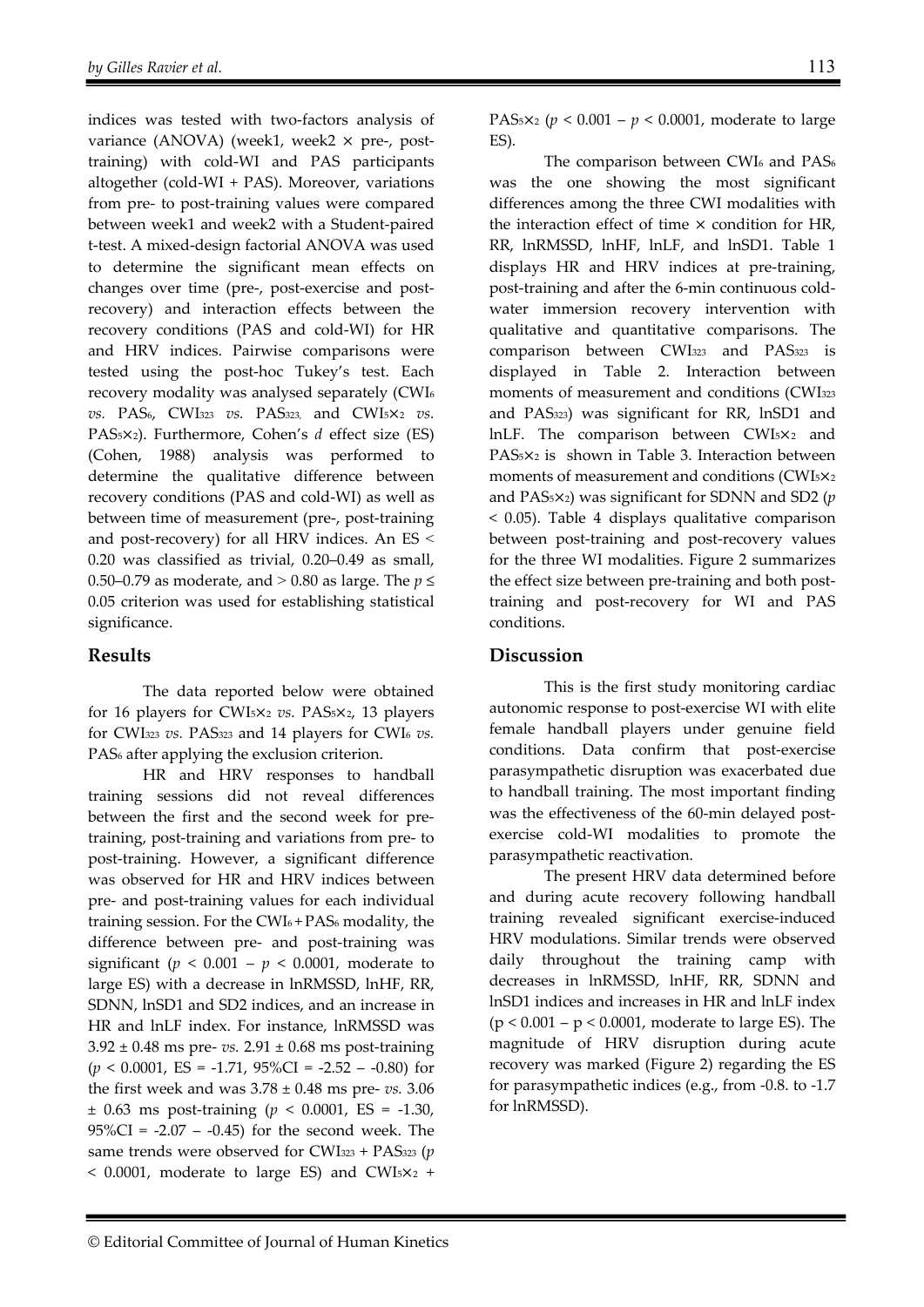

#### **Figure 1**

*Schematic representation of the experimental protocol in the function of time***.**  *HRV, heart rate variability; CWI6, 6-min cold-water immersion; PAS6, 6-min passive recovery; CWI323, 8-min contrast cold- and hot-water immersion; PAS323, 8-min passive recovery; CWI5*×*2, 10-min contrast cold- and hot-water immersion; PAS5*×*2, 10-min passive recovery.*



*The gray area denotes a trivial zone.*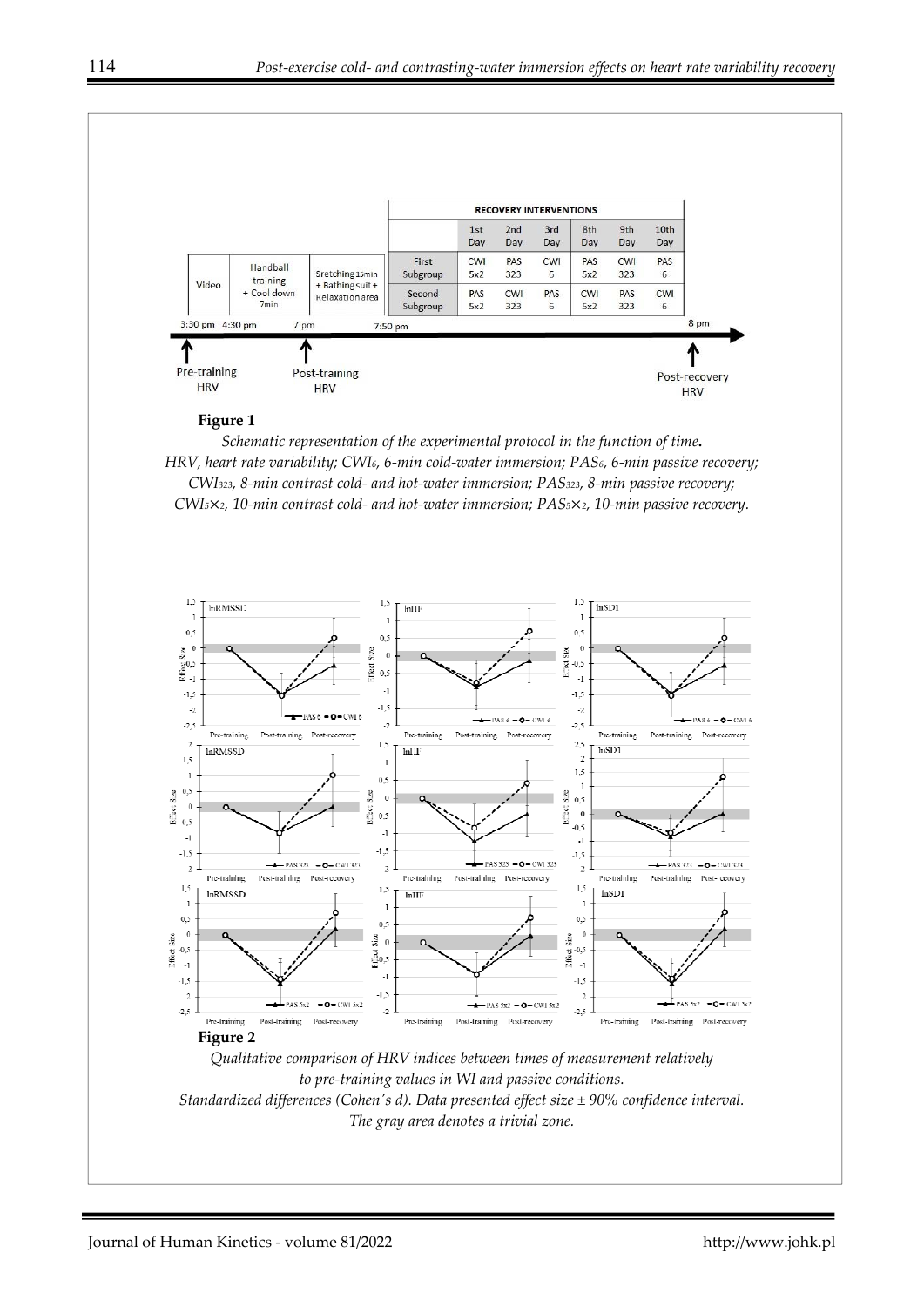|                                 |                  |                                      |                 |                      |                                     | Heart rate variability indices calculated for the 6-min continuous cold-water immersion modality |                                        |                                         |
|---------------------------------|------------------|--------------------------------------|-----------------|----------------------|-------------------------------------|--------------------------------------------------------------------------------------------------|----------------------------------------|-----------------------------------------|
| Index / Condition               |                  | Time of measurement<br>$mean \pm SD$ |                 |                      | $p$ value<br>T                      | ES (95% CI) descriptor<br>CWI <sub>6</sub> vs. PAS <sub>6</sub>                                  |                                        |                                         |
|                                 |                  | pre-tra                              | post-tra        | post-rec             | $\mathsf{C}$<br>CxT                 | pre-tra                                                                                          | post-tra                               | post-rec                                |
| HR                              | CWI <sub>6</sub> | 70.4<br>±7.3                         | 86.9<br>± 9.7   | $67.5 *c$<br>±7.6    | < 0.0001<br>> 0.05                  | 0.21                                                                                             | 0.28                                   | $-0.99$                                 |
| (bpm)                           | PAS <sub>6</sub> | 68.8<br>±7.3                         | 84.5<br>±7.6    | 75.5<br>± 8.6        | $= 0.002$                           | $(-0.54 - 0.94)$<br>small                                                                        | $(-0.47 - 1.01)$<br>small              | $(-1.79 - -0.18)$<br>large              |
| RR                              | CWI <sub>6</sub> | 861.5<br>± 85.1                      | 698.1<br>± 80.0 | 898.4 *c<br>± 99.2   | < 0.0001                            | $-0.19$                                                                                          | $-0.24$                                | 0.94                                    |
| (ms)                            | PAS <sub>6</sub> | 878.9<br>± 94.2                      | 715.7<br>± 68.0 | 803.9<br>± 101.5     | > 0.05<br>$= 0.003$                 | $(-0.93 - 0.55)$<br>trivial                                                                      | $(-0.97 - 0.51)$<br>small              | $(0.14 - 1.69)$<br>large                |
| $lnRMSSD$ (ms) $\frac{1}{PAS6}$ | CWI <sub>6</sub> | 3.85<br>$\pm 0.47$                   | 2.94<br>± 0.72  | $4.04 * b$<br>± 0.57 | < 0.0001<br>> 0.05<br>$= 0.014$     | 0.01<br>$(-0.73 - 0.75)$<br>trivial                                                              | $-0.14$<br>$(-0.88 - 0.60)$<br>trivial | 0.86<br>$(0.06 - 1.61)$<br>large        |
|                                 |                  | 3.85<br>$\pm 0.51$                   | 3.03<br>± 0.59  | 3.57<br>± 0.51       |                                     |                                                                                                  |                                        |                                         |
|                                 | CWI <sub>6</sub> | 73.6<br>± 27.0                       | 46.6<br>± 17.1  | 71.3<br>± 32.0       | ${}< 0.0001$                        | 0.08                                                                                             | 0.02                                   | 0.32                                    |
| SDNN (ms)                       | PAS <sub>6</sub> | 71.7<br>± 22.5                       | 46.2<br>± 17.7  | 62.1<br>± 26.8       | > 0.05<br>> 0.05                    | $(-0.67 - 0.81)$<br>trivial                                                                      | $(-0.72 - 0.76)$<br>trivial            | $(-0.44 - 1.05)$<br>small               |
| $ln$ HF<br>(nu)                 | CWI <sub>6</sub> | 3.30<br>$\pm 0.57$                   | 2.83<br>± 0.65  | $3.67 * b$<br>± 0.47 | ${}< 0.0001$<br>> 0.05<br>$= 0.048$ | $-0.01$<br>$(-0.75 - 0.73)$<br>trivial                                                           | 0.21<br>$(-0.54 - 0.95)$<br>small      | 0.89<br>$(0.09 - 1.64)$<br>large        |
|                                 | PAS <sub>6</sub> | 3.31<br>± 0.67                       | 2.68<br>± 0.75  | 3.22<br>± 0.54       |                                     |                                                                                                  |                                        |                                         |
| lnLF                            | CWI <sub>6</sub> | 4.214<br>± 0.21                      | 4.361<br>± 0.18 | $3.96 *c$<br>± 0.42  | ${}< 0.0001$                        | 0.10                                                                                             | $-0.02$<br>$(-0.76 - 0.72)$<br>trivial | $-0.74$<br>$(-1.48 - 0.05)$<br>moderate |
| (nu)                            | PAS <sub>6</sub> | 4.19<br>$\pm\,0.27$                  | 4.37<br>± 0.24  | 4.23<br>± 0.30       | > 0.05<br>$= 0.004$                 | $(-0.64 - 0.84)$<br>trivial                                                                      |                                        |                                         |
| $lnSD1$ (ms)                    | CWI <sub>6</sub> | 3.51<br>0.47                         | 2.59<br>0.71    | $3.69 * b$<br>± 0.57 | < 0.0001<br>> 0.05<br>$= 0.013$     | 0.01<br>$(-0.73 - 0.75)$<br>trivial                                                              | $-0.16$<br>$(-0.90 - 0.59)$<br>trivial | 0.86<br>$(0.06 - 1.61)$<br>large        |
|                                 | PAS <sub>6</sub> | 3.50<br>$\pm 0.51$                   | 2.70<br>± 0.60  | 3.23<br>$\pm 0.51$   |                                     |                                                                                                  |                                        |                                         |
| SD <sub>2</sub><br>(ms)         | CWI <sub>6</sub> | 97.1<br>± 34.5                       | 63.6<br>± 22.9  | 88.5<br>$\pm 39.0$   | ${}< 0.0001$<br>> 0.05<br>> 0.05    | 0.12<br>$(-0.62 - 0.86)$<br>trivial                                                              | 0.04<br>$(-0.71 - 0.78)$<br>trivial    | 0.16<br>$(-0.59 - 0.90)$<br>trivial     |
|                                 | PAS <sub>6</sub> | 93.2<br>± 28.9                       | 62.8<br>± 23.1  | 82.7<br>± 35.0       |                                     |                                                                                                  |                                        |                                         |

*Values are mean ± SD and effect size (ES) ± 95% confidence interval (with lower and upper limits). CWI6, 6-min cold-water immersion; PAS6, 6-min passive recovery; Pre-tra, Post-tra and Post-rec, defined the pre-training, post-training and post-recovery time of measurement, respectively. HR, heart rate; HRV, heart rate variability; RR, time interval between R to R waves; lnRMSSD, natural logarithm of the root mean square of the successive differences of the normal RR intervals; SDNN, the standard deviation of the normal-to-normal interval; lnHF, natural logarithm of the high frequency band; lnLF, natural logarithm of the low frequency band; lnSD1, natural logarithm of instantaneous beat-to-beat variability; SD2, continuous beat-to-beat variability. T, effect of time; C, effect of condition; C*×*T, time and condition interaction following ANOVA.\* denotes a significant difference (b = p < 0.001; c = p < 0.0001) between CWI6 and PAS6 after post-hoc analysis following 'time* × *condition' ANOVA.*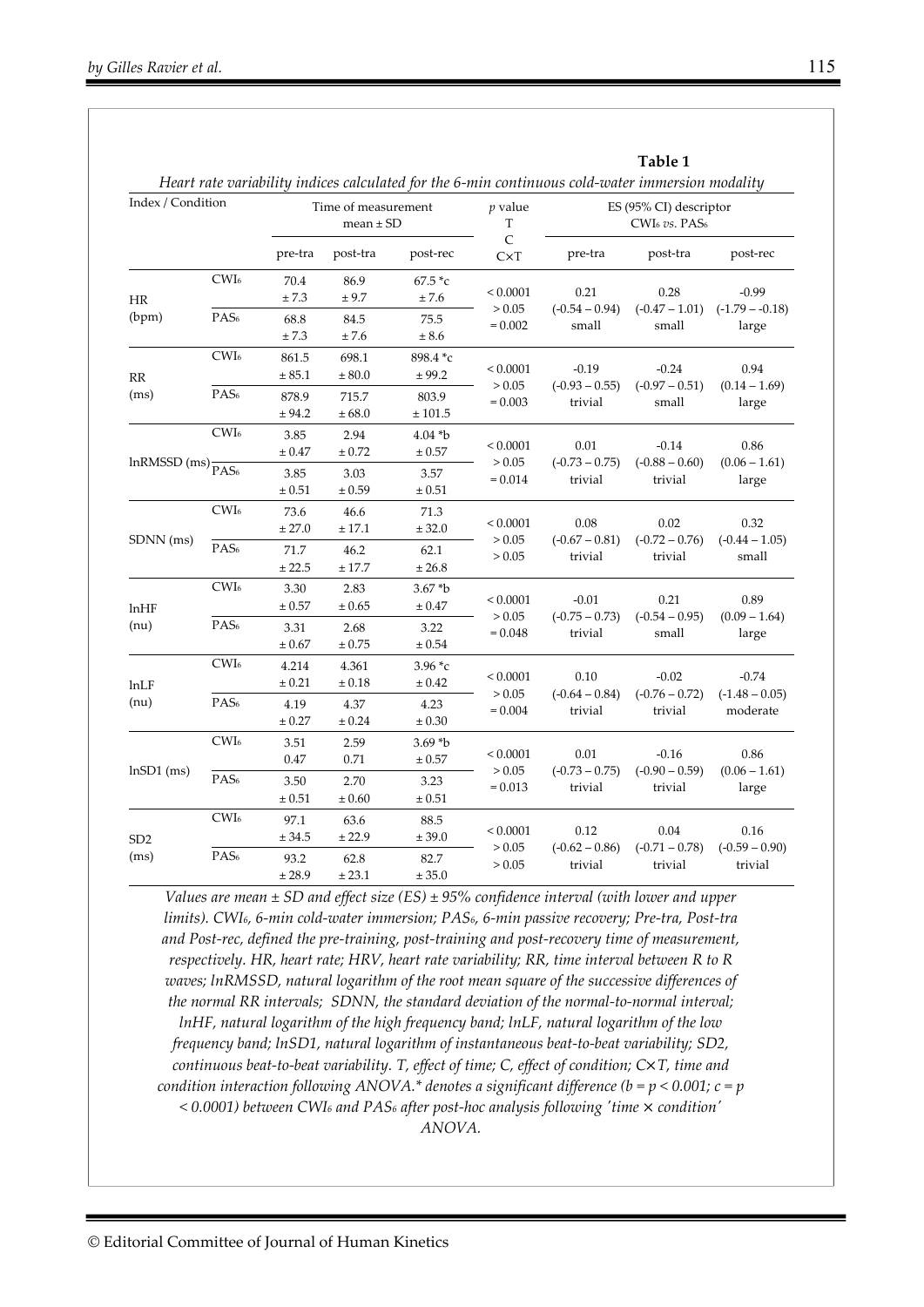**Table 2** 

|                   |                    |                                      |                     | <i>and hot-water immersion modality</i> |                                  |                                                                     |                                              |                                         |
|-------------------|--------------------|--------------------------------------|---------------------|-----------------------------------------|----------------------------------|---------------------------------------------------------------------|----------------------------------------------|-----------------------------------------|
| Index / Condition |                    | Time of measurement<br>mean $\pm$ SD |                     |                                         | $p$ value<br>T<br>$\overline{C}$ | ES (95% CI) descriptor<br>CWI <sub>323</sub> vs. PAS <sub>323</sub> |                                              |                                         |
|                   |                    | pre-tra                              | post-tra            | post-rec                                | CxT                              | pre-tra                                                             | post-tra                                     | post-rec                                |
| <b>HR</b>         | CWI <sub>323</sub> | 67.0<br>±7.9                         | 78.6<br>± 9.4       | 63.5<br>± 6.0                           | ${}_{0.0001}$                    | $-0.11$                                                             | $-0.19$                                      | $-0.93$                                 |
| (bpm)             | PAS <sub>323</sub> | 67.8<br>± 7.7                        | 80.7<br>± 12.2      | 71.8<br>± 11.1                          | > 0.05<br>> 0.05                 | $(-0.87 - 0.66)$ $(-0.95 - 0.59)$<br>trivial                        | trivial                                      | $(-1.71 - 0.10)$<br>large               |
| RR                | CWI <sub>323</sub> | 879.7<br>± 71.3                      | 774.2<br>± 94.9     | 954.3*b<br>± 86.5                       | ${}_{0.0001}$                    | $-0.26$                                                             | 0.18                                         | 0.83                                    |
| (ms)              | PAS <sub>323</sub> | 902.5<br>± 100.6                     | 755.1<br>± 114.2    | 854.5<br>± 147.4                        | > 0.05<br>$= 0.024$              | small                                                               | $(-1.02 - 0.52)$ $(-0.59 - 0.95)$<br>trivial | $(0.00 - 1.60)$<br>large                |
| <b>lnRMSSD</b>    | CWI <sub>323</sub> | 3.95<br>± 0.47                       | 3.52<br>± 0.58      | 4.34<br>$\pm 0.27$                      | < 0.0001                         | 0.05<br>$(-0.72 - 0.81)$<br>trivial                                 | 0.18<br>$(-0.59 - 0.95)$<br>trivial          | 1.02<br>$(0.17 - 1.80)$<br>large        |
| (ms)              | PAS <sub>323</sub> | 3.92<br>± 0.60                       | 3.40<br>± 0.67      | 3.93<br>± 0.50                          | > 0.05<br>> 0.05                 |                                                                     |                                              |                                         |
| SDNN (ms)         | CWI <sub>323</sub> | 68.4<br>$\pm\,20.15$                 | 55.7<br>$\pm\,18.4$ | 86.1<br>$\pm\,21.5$                     | < 0.0001                         | $-0.24$<br>$(-1.0 - 0.54)$<br>small                                 | 0.01<br>$(-0.76 - 0.78)$<br>trivial          | 0.38<br>$(-0.40 - 1.15)$<br>small       |
|                   | PAS <sub>323</sub> | 73.8<br>± 25.2                       | 55.5<br>$\pm 20.5$  | 76.9<br>± 26.3                          | > 0.05<br>> 0.05                 |                                                                     |                                              |                                         |
| $ln$ HF           | CWI <sub>323</sub> | 3.47<br>± 0.49                       | 2.97<br>± 0.67      | 3.66<br>$\pm 0.38$                      | < 0.0001                         | 0.07<br>$(-0.70 - 0.84)$<br>trivial                                 | 0.45<br>$(-0.34 - 1.22)$<br>small            | 0.92<br>$(0.09 - 1.70)$<br>large        |
| (nu)              | PAS <sub>323</sub> | 3.43<br>$\pm$ 0.52                   | 2.66<br>$\pm$ 0.73  | 3.16<br>± 0.65                          | > 0.05<br>> 0.05                 |                                                                     |                                              |                                         |
| lnLF              | CWI <sub>323</sub> | 4.13<br>± 0.34                       | 4.32<br>± 0.19      | $3.98^{*}c$<br>± 0.51                   | $= 0.0003$                       | $-0.12$<br>$(-0.89 - 0.65)$<br>trivial                              | $-0.32$<br>$(-1.09 - 0.46)$<br>small         | $-0.76$<br>$(-1.53 - 0.06)$<br>moderate |
| (nu)              | PAS <sub>323</sub> | 4.16<br>$\pm$ 0.25                   | 4.37<br>$\pm$ 0.15  | 4.27<br>$\pm 0.20$                      | > 0.05<br>$= 0.049$              |                                                                     |                                              |                                         |
| $lnSD1$ (ms)      | CWI <sub>323</sub> | 3.52<br>0.42                         | 3.17<br>0.58        | $4.0*b$<br>± 0.27                       | ${}_{0.0001}$                    | $-0.12$<br>$(-0.88 - 0.66)$<br>trivial                              | 0.18<br>$(-0.59 - 0.95)$<br>trivial          | 1.02                                    |
|                   | PAS <sub>323</sub> | 3.58<br>± 0.60                       | 3.06<br>± 0.66      | 3.59<br>$\pm$ 0.50                      | > 0.05<br>$= 0.049$              |                                                                     |                                              | $(0.17 - 1.80)$<br>large                |
| SD <sub>2</sub>   | CWI <sub>323</sub> | 89.0<br>± 26.2                       | 73.4<br>$\pm\,23.3$ | 107.4<br>$\pm\,28.4$                    | ${}< 0.0001$                     | $-0.20$<br>$(-0.70 - 0.69)$<br>small                                | $-0.01$<br>$(-0.78 - 0.76)$<br>trivial       | 0.23<br>$(-0.55 - 0.99)$<br>small       |
| (ms)              | PAS <sub>323</sub> | 95.0<br>± 31.7                       | 73.6<br>± 25.2      | 100.4<br>± 32.6                         | > 0.05<br>> 0.05                 |                                                                     |                                              |                                         |

*Heart rate variability indices calculated for the 3-2-3 min contrasting coldand hot-water immersion* modality

*Values are mean ± SD and effect size (ES) ± 95% confidence interval (with lower and upper limits). CWI323, contrasting-water immersion; PAS323, passive recovery; Pre-tra, Post-tra and Post-rec, defined the pre-training, post-training and post-recovery time of measurement, respectively. HR, heart rate; HRV, heart rate variability; RR, time interval between R to R waves; lnRMSSD, natural logarithm of the root mean square of the successive differences of the normal RR intervals; SDNN, the standard deviation of the normal-to-normal interval; lnHF, natural logarithm of the high frequency band; lnLF, natural logarithm of the low frequency band; lnSD1, natural logarithm of instantaneous beat-to-beat variability; SD2, continuous beat-to-beat variability. T, effect of time; C, effect of condition; C*×*T, time and condition interaction following ANOVA.\* denotes a significant difference (b = p < 0.001; c = p < 0.0001) between CWI323 and PAS323 after post-hoc analysis following 'time* × *condition' ANOVA.*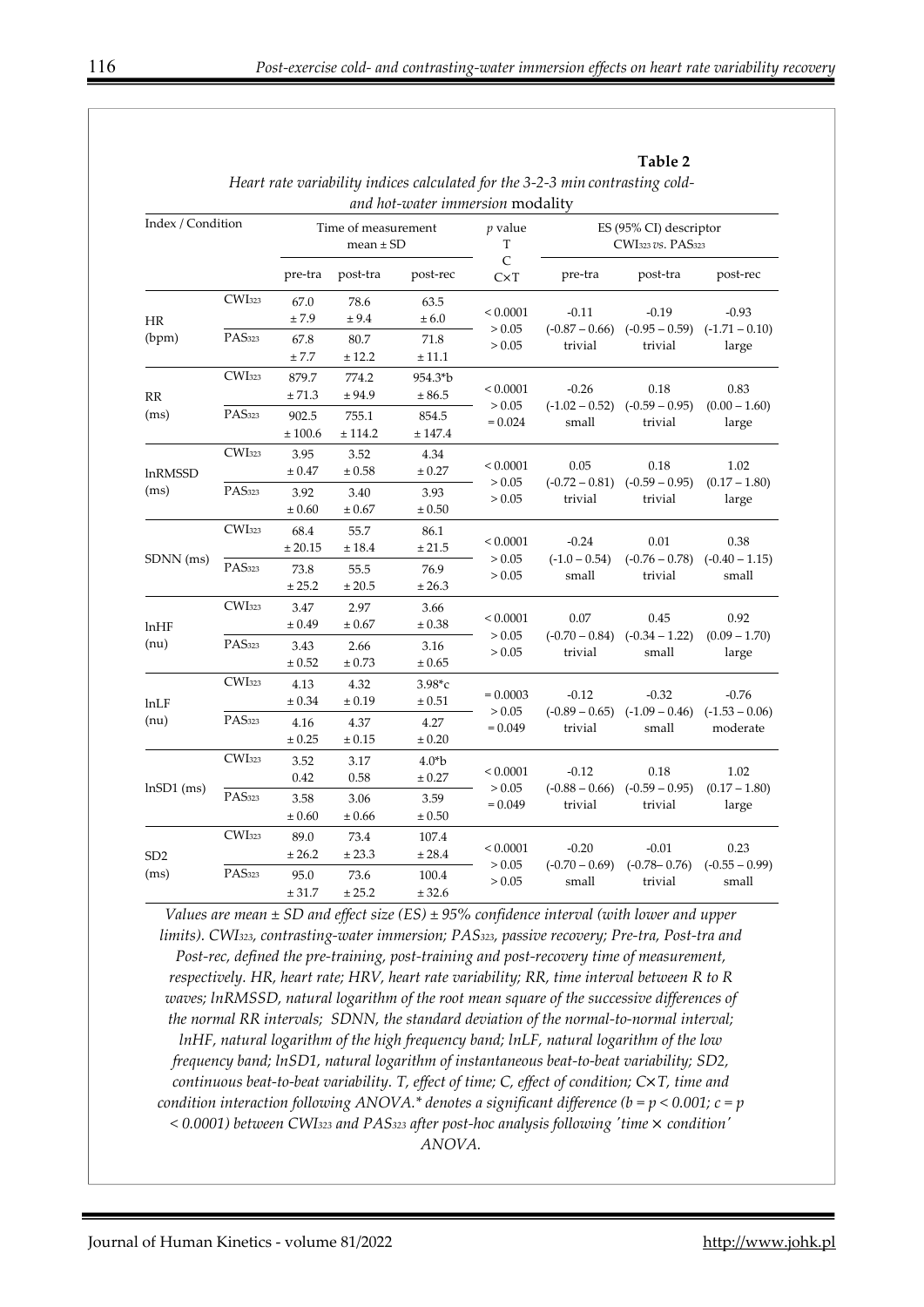|                   |                                 |                                      |                     | and hot-water immersion modality |                          |                                                    |                                        |                                      |
|-------------------|---------------------------------|--------------------------------------|---------------------|----------------------------------|--------------------------|----------------------------------------------------|----------------------------------------|--------------------------------------|
| Index / Condition |                                 | Time of measurement<br>$mean \pm SD$ |                     |                                  | $p$ value<br>$\mathbf T$ | ES (95% CI) descriptor<br>$CWIsx_2$ vs. $PAS_5x_2$ |                                        |                                      |
|                   |                                 | pre-tra                              | post-tra            | post-rec                         | $\mathsf{C}$<br>CxT      | pre-tra                                            | post-tra                               | post-rec                             |
| HR                | $CWI_5 \times_2$                | 74.8<br>± 8.0                        | 91.9<br>± 10.3      | 69.0<br>± 8.2                    | ${}< 0.0001$             | 0.00                                               | $-0.12$                                | $-0.55$                              |
| (bpm)             | $PAS_5\times_2$                 | 74.8<br>± 8.5                        | 93.0<br>± 7.2       | 73.6<br>± 8.5                    | > 0.05<br>> 0.05         | $(-0.69 - 0.69)$<br>trivial                        | $(-0.81 - 0.58)$<br>trivial            | $(-1.24 - 0.17)$<br>moderate         |
| RR                | CWIsx <sub>2</sub>              | 813.1<br>± 92.1                      | 659.8<br>± 76.2     | 880.8<br>$\pm\,108.0$            | ${}< 0.0001$             | $-0.00$                                            | 0.16                                   | 0.54                                 |
| (ms)              | PAS <sub>5</sub> × <sub>2</sub> | 813.1<br>± 93.3                      | 649.6<br>± 51.3     | 825.1<br>± 97.6                  | > 0.05<br>> 0.05         | $(-0.69 - 0.69)$<br>trivial                        | $(-0.54 - 0.85)$<br>trivial            | $(-0.18 - 1.23)$<br>moderate         |
| lnRMSSD           | CWIsx <sub>2</sub>              | 3.66<br>$\pm 0.55$                   | 2.79<br>$\pm 0.68$  | 4.04<br>± 0.50                   | ${}< 0.0001$             | 0.02<br>$(-0.67 - 0.71)$<br>trivial                | 0.14<br>$(-0.55 - 0.83)$<br>trivial    | 0.50<br>$(-0.21 - 1.19)$<br>moderate |
| (ms)              | $PAS_5\times_2$                 | 3.65<br>$\pm 0.55$                   | 2.69<br>$\pm 0.67$  | 3.76<br>± 0.61                   | > 0.05<br>> 0.05         |                                                    |                                        |                                      |
| SDNN (ms)         | $CWIsx_2$                       | 63.0<br>± 24.9                       | 39.7<br>± 17.8      | 78.8*b<br>± 30.2                 | ${}< 0.0001$<br>> 0.05   | 0.00<br>$(-0.69 - 0.69)$<br>trivial                | 0.17<br>$(-0.53 - 0.86)$<br>trivial    | 0.61<br>$(-0.11 - 1.31)$<br>moderate |
|                   | $PAS_5\times_2$                 | 63.0<br>± 25.1                       | 36.9<br>± 14.6      | 61.9<br>± 24.2                   | $= 0.049$                |                                                    |                                        |                                      |
| HF                | CWIsx <sub>2</sub>              | 28.9<br>± 11.6                       | 18.3<br>± 11.3      | 36.9<br>± 11.3                   | ${}< 0.0001$             | $-0.08$                                            | $-0.05$<br>$(-0.75 - 0.64)$<br>trivial | 0.31<br>$(-0.39 - 1)$<br>small       |
| (nu)              | $PAS_5\times_2$                 | 29.8<br>± 11.5                       | 18.9<br>± 12.1      | 32.4<br>± 17.0                   | > 0.05<br>> 0.05         | $(-0.77 - 0.62)$<br>trivial                        |                                        |                                      |
| LF                | CWIsx <sub>2</sub>              | 70.9<br>± 11.6                       | 81.6<br>$\pm\,11.3$ | 62.8<br>$\pm\,11.4$              | ${}< 0.0001$             | 0.07                                               | 0.06                                   | $-0.30$<br>$(-0.99 - 0.40)$<br>small |
| (nu)              | $PAS_5x_2$                      | 70.1<br>± 11.6                       | 81.0<br>$\pm$ 12.1  | 67.2<br>± 17.2                   | > 0.05<br>> 0.05         | $(-0.62 - 0.76)$<br>trivial                        | $(-0.64 - 0.75)$<br>trivial            |                                      |
| $lnSD1$ (ms)      | CWIsx <sub>2</sub>              | 3.30<br>0.58                         | 2.44<br>0.68        | 3.70<br>$\pm\,0.50$              | ${}< 0.0001$             | 0.02<br>$(-0.67 - 0.71)$<br>trivial                | 0.14<br>$(-0.56 - 0.83)$<br>trivial    | 0.50<br>$(-0.21 - 1.19)$<br>moderate |
|                   | PAS <sub>5</sub> × <sub>2</sub> | 3.31<br>$\pm 0.55$                   | 2.34<br>$\pm\,0.67$ | 3.42<br>$\pm\,0.61$              | > 0.05<br>> 0.05         |                                                    |                                        |                                      |
| SD <sub>2</sub>   | CWIsx <sub>2</sub>              | 82.8<br>± 31.4                       | 54.0<br>$\pm\,23.5$ | $100.9 * b$<br>$\pm\,40.1$       | ${}< 0.0001$             | 0.00<br>$(-0.70 - 0.69)$<br>trivial                | 0.16<br>$(-0.53 - 0.85)$<br>trivial    | 0.63<br>$(-0.10 - 1.32)$<br>moderate |
| (ms)              | $PAS_5x_2$                      | 82.9<br>± 29.9                       | 50.4<br>± 19.8      | 78.7<br>± 29.6                   | > 0.05<br>$= 0.049$      |                                                    |                                        |                                      |

| Heart rate variability indices calculated for the $5\times 2$ min contrasting cold- |  |
|-------------------------------------------------------------------------------------|--|
| and hot-water immersion modality                                                    |  |

*Values are mean ± SD and effect size (ES) ± 95% confidence interval (with lower and upper limits). CWI5*×*2, contrasting-water immersion; PAS5*×*2, passive recovery; Pre-tra, Post-tra and Post-rec, defined the pre-training, post-training and post-recovery time of measurement, respectively. HR, heart rate; HRV, heart rate variability; RR, time interval between R to R waves; lnRMSSD, natural logarithm of the root mean square of the successive differences of the normal RR intervals; SDNN, the standard deviation of the normal-to-normal interval; HF, high frequency band; LF, low frequency band; lnSD1, natural logarithm of instantaneous beat-to-beat variability; SD2, continuous beat-to-beat variability. T, effect of time; C, effect of condition; C*×*T, time and condition interaction following ANOVA.\* denotes a significant difference (b = p <0.001) between CWI5*×*2 and PAS5*×*2 after post-hoc analysis following 'time*  × *condition' ANOVA.* 

**Table 3**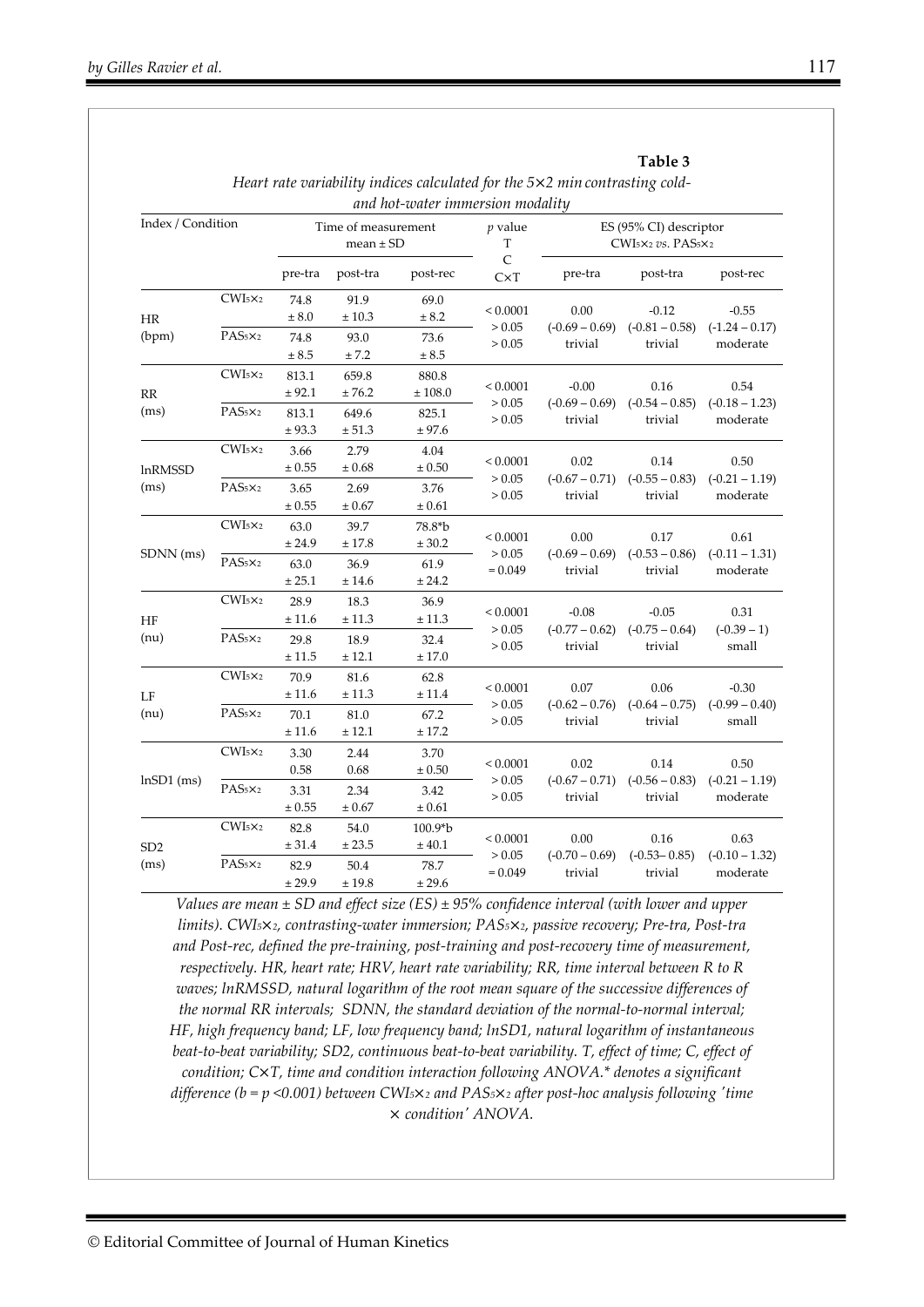**Table 4** 

|                         | Quanuanoe comparison between post-training and post-recovery bands for TIKV thatees<br>in cold-water immersion and passive recovery conditions within the three modalities. |                                                 |                                                                                                                           |                                                 |                                                 |                                       |  |
|-------------------------|-----------------------------------------------------------------------------------------------------------------------------------------------------------------------------|-------------------------------------------------|---------------------------------------------------------------------------------------------------------------------------|-------------------------------------------------|-------------------------------------------------|---------------------------------------|--|
| <b>HRV</b> Indices      | CWI <sub>6</sub>                                                                                                                                                            | PAS <sub>6</sub>                                | CWI <sub>323</sub>                                                                                                        | PAS <sub>323</sub>                              | $CWIs \times_2$                                 | $PAS_5\times_2$                       |  |
|                         |                                                                                                                                                                             | Post-tra vs. Post-rec<br>ES (95% CI) descriptor |                                                                                                                           | Post-tra vs. Post-rec<br>ES (95% CI) descriptor | Post-tra vs. Post-rec<br>ES (95% CI) descriptor |                                       |  |
| HR<br>(bpm)             | $-2.23$<br>large                                                                                                                                                            | $-1.11$<br>large                                | $-1.92$<br>$(-3.09 - 1.23)$ $(-1.87 - 0.28)$ $(-2.78 - 0.94)$ $(-1.53 - 0.06)$ $(-3.30 - 1.49)$ $(-3.32 - 1.50)$<br>large | $-0.76$<br>moderate                             | $-2.46$<br>large                                | $-2.47$<br>large                      |  |
| RR<br>(ms)              | 2.22<br>$(1.23 - 3.09)$<br>large                                                                                                                                            | 1.02<br>$(0.21 - 1.78)$<br>large                | 1.98<br>$(0.99 - 2.85)$<br>large                                                                                          | 0.75<br>$(-0.06 - 1.52)$<br>moderate            | 2.36<br>$(1.41 - 3.20)$<br>large                | 2.25<br>$(1.32 - 3.07)$<br>large      |  |
| <b>InRMSSD</b><br>(ms)  | 1.69<br>$(0.79 - 2.50)$<br>large                                                                                                                                            | 0.98<br>$(0.17 - 1.73)$<br>large                | 1.83<br>$(0.86 - 2.68)$<br>large                                                                                          | 0.89<br>$(0.06 - 1.67)$<br>large                | 2.11<br>$(1.20 - 2.91)$<br>large                | 1.67<br>$(0.83 - 2.43)$<br>large      |  |
| <b>SDNN</b><br>(ms)     | 0.98<br>$(0.17 - 1.73)$<br>large                                                                                                                                            | 0.70<br>$(-0.09 - 1.44)$<br>moderate            | 1.52<br>$(0.60 - 2.33)$<br>large                                                                                          | 0.91<br>$(0.07 - 1.68)$<br>large                | 1.58<br>$(0.75 - 2.33)$<br>large                | 1.25<br>$(0.46 - 1.97)$<br>large      |  |
| $HF^*$<br>(nu)          | 1.49<br>$(0.61 - 2.27)$<br>large                                                                                                                                            | 0.83<br>$(0.03 - 1.57)$<br>large                | 1.25<br>$(0.37 - 2.05)$<br>large                                                                                          | 0.73<br>$(-0.09 - 1.50)$<br>moderate            | 1.65<br>$(0.81 - 2.40)$<br>large                | 0.91<br>$(0.16 - 1.62)$<br>large      |  |
| $LF*$<br>(nu)           | $-1.24$<br>$(-2 - -0.40)$<br>large                                                                                                                                          | $-0.50$<br>$(-1.23 - 0.27)$<br>moderate         | $-0.88$<br>$(-1.66 - 0.05)$<br>large                                                                                      | $-0.57$<br>$(-1.34 - 0.23)$<br>moderate         | $-1.66$<br>$(-2.41 - -0.82)$<br>large           | $-0.92$<br>$(-1.63 - -0.17)$<br>large |  |
| lnSD1<br>(ms)           | 1.69<br>$(0.79 - 2.50)$<br>large                                                                                                                                            | 0.95<br>$(0.14 - 1.70)$<br>large                | 1.83<br>$(0.86 - 2.68)$<br>large                                                                                          | 0.90<br>$(0.06 - 1.67)$<br>large                | 2.11<br>$(1.20 - 2.91)$<br>large                | 1.67<br>$(0.83 - 2.42)$<br>large      |  |
| SD <sub>2</sub><br>(ms) | 1.69<br>$(0.79 - 2.50)$<br>large                                                                                                                                            | 0.67<br>$(-0.11 - 1.41)$<br>moderate            | 1.31<br>$(0.42 - 2.11)$<br>large                                                                                          | 0.92<br>$(0.09 - 1.70)$<br>large                | 1.43<br>$(0.62 - 2.16)$<br>large                | 1.12<br>$(0.35 - 1.84)$<br>large      |  |

*Qualitative comparison between post-training and post-recovery values for HRV indices* 

*Values are effect size ± 95% of the confidence interval. CWI6, 6-min cold-water immersion; PAS6, 6-min passive recovery; CWI323, 8-min contrast cold- and hot-water immersion; PAS323, 8-min passive recovery; CWI5*×*2, 10-min contrast cold- and hot-water immersion; PAS5*×*2, 10-min passive recovery. Pre-tra, Post-tra and Post-rec, defined the pre-training, post-training and postrecovery time of measurement, respectively. HR, heart rate; HRV, heart rate variability; RR, time interval between R to R waves; lnRMSSD, natural logarithm of the root mean square of the successive differences of the normal RR intervals; SDNN, the standard deviation of the normalto-normal interval; HF, high frequency; LF, low frequency; lnSD1, natural logarithm of instantaneous beat-to-beat variability; SD2, continuous beat-to-beat variability. ES, effect size; 95% CI, 95% confidence interval for effect size with lower and upper limits. \* specified that raw values were log-transformed when appropriate (i.e., CWI6, PAS6, CWI323 and PAS323)*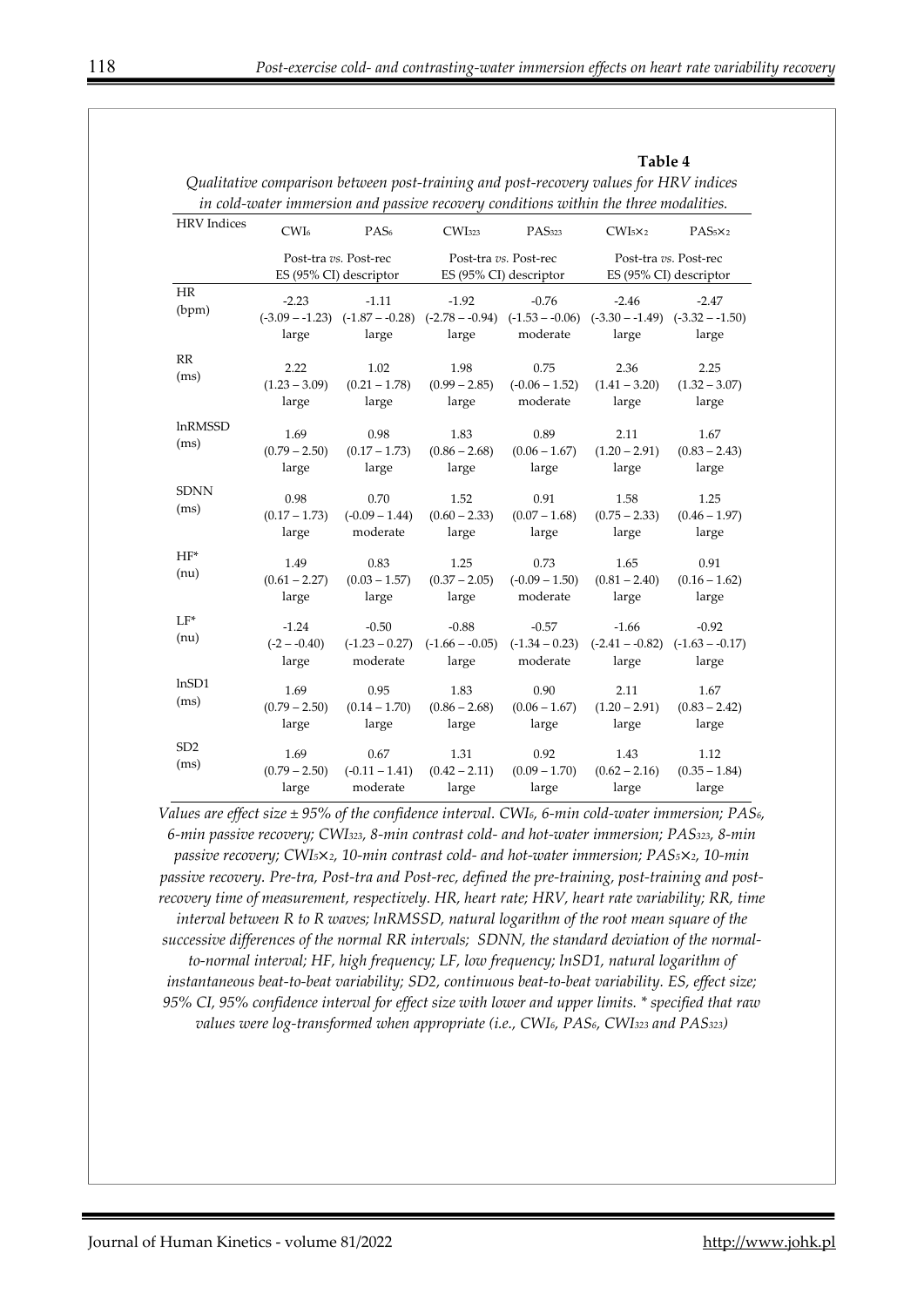Besides the magnitude of the HRV disruption, the time course needed to recover baseline values is a valuable indicator reflecting the overall recovery status and training load (Kaikkonen et al., 2010; Michael et al., 2017b; Seiler et al., 2007). Figure 2 shows that many HRV indices remained decreased for at least 60 min after the end of handball training (e.g., moderate ES for lnRMSSD and large ES for RR with PAS6; moderate ES for lnHF with PAS323). After various endurance (Kaikkonen et al., 2010; Michael et al., 2017b; Seiler et al., 2007) and team sport (Flatt and Howells, 2019; Ravier and Marcel-Millet, 2020) exercises, previous studies reported that intensity was the exercise characteristic having the greatest impact on delaying post-exercise HRV recovery. The post-exercise cardiac parasympathetic disruption observed was up to 50 min after exercise performed until exhaustion in physically active males (Almeida et al., 2016), and 60 min after a Crossfit® workout in healthy adults (Kliszczewicz et al., 2016). In the present study, both magnitude and duration of HRV disruption demonstrated a dramatic perturbation of cardiac parasympathetic reactivation and sympathetic withdrawal during recovery.

Comparison between the WI modality and passive recovery revealed significant time × condition interaction particularly for the CWI6 modality (Table 1). Actually, comparison between CWI6 and PAS6 was the one showing the most impressive post-hoc results with post-recovery differences for all parasympathetic indices (inferred from lnRMSSD, HF and lnSD1;  $p < 0.001$ )  $-p < 0.0001$ , with large ES ranging from 0.86 to 0.94). CWI6 was the only one triggering higher parasympathetic activity than passive recovery, which elicited two comments. Firstly, the beneficial effect observed with CWI<sub>6</sub> compared with PAS<sub>6</sub> was in accordance with previous studies (Al Haddad et al., 2010; Buchheit et al., 2009). For instance, compared with passive recovery, 5-min continuous cold-WI ( $\approx 15^{\circ}$ C) applied immediately following a short supramaximal cycling sprint, increased lnRMSSD values during immersion (Al Haddad et al., 2010) and increased lnHF after (Buchheit et al., 2009) the recovery intervention. However, it seems important to specify that previous studies applied cold-WI strategies immediately or with a short delay (10-20 min) after the end of the exercise. In the present study, the recovery modalities were applied 60 min after the end of training, what was an innovative approach. The effectiveness of delayed CWI6 in triggering greater parasympathetic activity than passive recovery could be described as a "boost effect". Indeed, the adjunction of a short period of WI increased rapidly and noticeably the vagal tone. Secondly, neither CWI323 nor CWI5×2 revealed any difference compared with their passive recovery condition (except for CWI<sub>323</sub> with lnSD1,  $p = 0.049$ ). This might be due to the contrasting water temperature protocol. Even if hydrostatic pressure showed beneficial effect on vagal-related HRV indices (Al Haddad et al., 2010), water temperature is the major factor influencing HRV (Al Haddad et al., 2010; Almeida et al., 2016; de Oliveira Ottone et al., 2014). The acceleration of post-exercise parasympathetic reactivation following cold-WI strategy (15 min at 15° C) was previously reported while 15-min temperate-WI (28°C) or hot-WI (38°C) reduced RR, lnRMSSD and lnSD1 (de Oliveira Ottone et al., 2014). Moreover, the optimal duration recommended for the cold period (14°C) was 15 min (Almeida et al., 2016). Finally, Stanley et al. (2012) reported lower benefits of contrasting-WI (14°C for 1 min + 35°C for 2 min, repeated 3 times) on post-exercise HRV recovery compared with 5-min cold-WI (14°C). The present results demonstrate that neither CWI323 nor CWI5×2 induced a higher increase in cardiac parasympathetic indices than passive recovery.

In respect to the effect size and qualitative descriptor, the comparison between post-training and post-recovery values (Table 4) showed an increase in cardiac parasympathetic indices for the three WI modalities. Despite passive recovery showed large ES (e.g., lnRMSSD ranging 0.89 – 1.67), each WI modality presented higher ES (e.g., lnRMSSD ranging 1.69 – 2.11) than their respective passive recovery for all parasympathetic indices. It is difficult to predict the possible occurrence of cardiac sympatho-vagal interactions when applying cold-WI immediately following the end of strenuous exercise. During recovery, the cardiovascular system facilitates physiological processes, including thermoregulation and removal of waste products. On the one hand, at the onset of recovery high metabolite clearance is requested involving high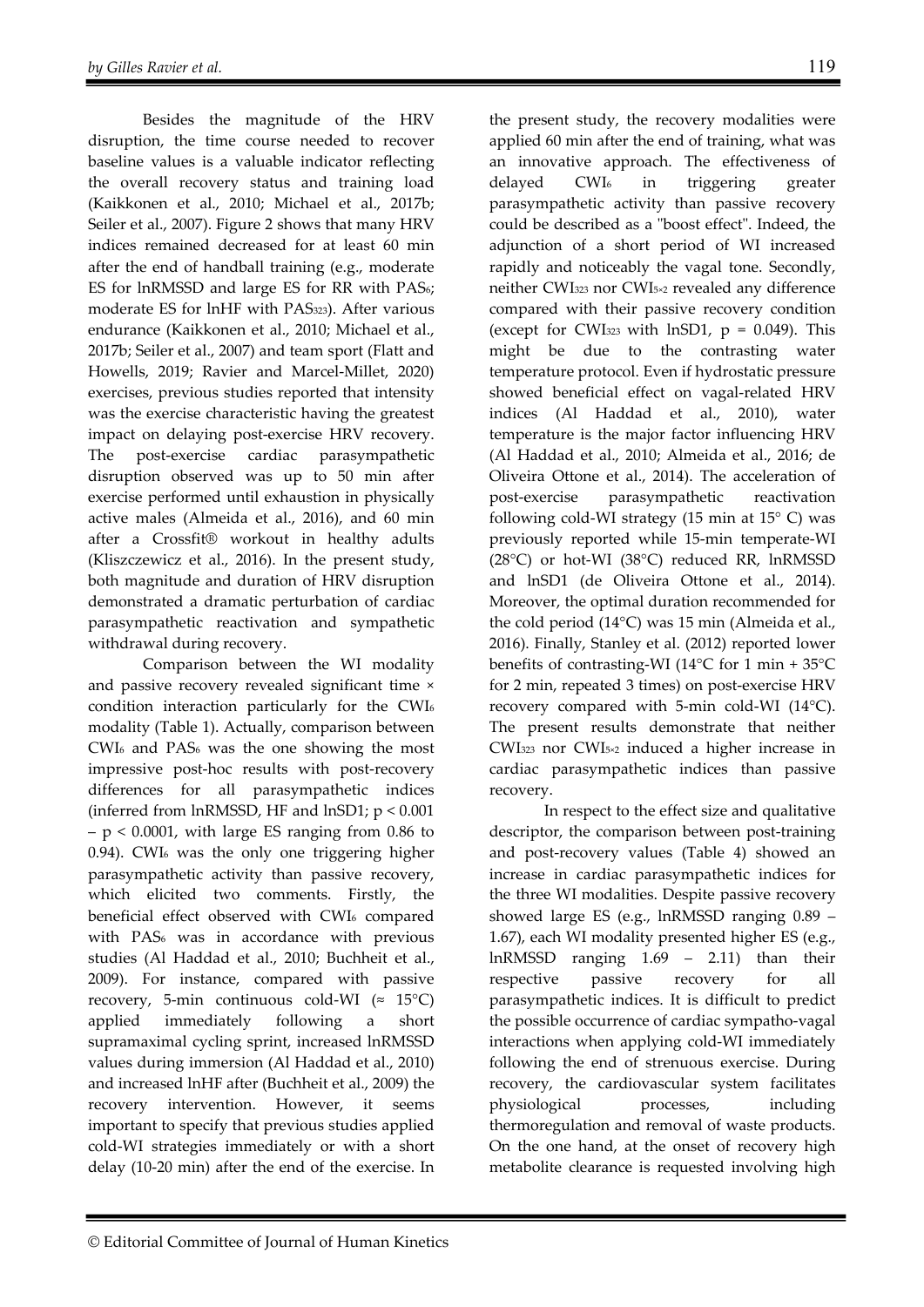metaboreflex input (Michael et al., 2017a) which contributes to maintaining the cardiac sympathetic activity. On the other hand, cold-WI increases vasoconstriction which results in decreasing skin and limb blood flows. Then, central blood volume increases and the enhancement of peripheral vascular resistance leads to increased stroke volume and cardiac output. Activation of arterial baroreflex inhibits sympathetic activity and stimulates parasympathetic activation. Based on ES, the present study showed a higher decrement in HR and lnLF following post-exercise WI than passive recovery with concomitant benefit to the cardiac vagal tone. It seems reasonable to assume that 60 min delayed post-exercise WI contributed to the agonist response of sympatho-vagal balance.

Finally, the post-recovery values expressed relatively to pre-training showed unexpected trends (Figure 2). Most of parasympathetic HRV indices revealed higher values after WI than pre-training (i.e., baseline). The pre-training measurement was implemented after a moment of rest, but just before starting the video sequence (Figure 1). Firstly, the lower baseline values might be associated with psychological stress resulting from the context of the international tournament preparation phase, i.e., feeling of anxiety before selection combined with the willingness to perform the best during all training sessions. Secondly, the video sequence following immediately the HRV measurement might influence vagal-related HRV indices. Indeed, concentration needed to understand tactics and stress resulting from coaches' feedback on individual and collective behavior should induce an additional psychological load. Previous studies reported a relationship between the vagal tone, emotional regulation and cognitive skills. In soccer, it has been reported that a 30-min period of demanding cognitive activity increased the perception of mental fatigue (Smith et al., 2016). Cognitive tasks increased both α-adrenergic (vascular) and β-adrenergic (cardiac) sympathetic activity (Mestanik et al., 2015). In the health field, stressful situations involved low parasympathetic activity which increased the LF and decreased the HF band (Kim et al., 2018). In the present study, pre-training HRV data may be related to current psychological stress, higher cognitive skills and better capability to engage in the activity. Regardless of the underlying mechanism, delayed post-training cold-WI promoted the improvement in the parasympathetic HRV indices compared to the pre-training values.

This study has several strengths. First, the experiment occurred during a genuine field training camp with female handball players. Moreover, the 60-min delay between the end of training/match and cold-WI respected the real field conditions with team sports players. However, despite the present study demonstrated a positive effect on parasympathetic activity recovery considering pre-training values for CWI6, it was not investigated how this effect would carry over to the next training session. A previous study reported that 15-min cold-WI had short-lasting effects with no evidence four hours after the recovery intervention (de Oliveira Ottone et al., 2014). Nevertheless, it was recently reported that 3-min whole body cryotherapy completed during recovery in the evening promoted the quality of sleep and improved the parasympathetic tone during night (Douzi et al., 2019). This promising result gives prospects to test the reliability between the "boost effect" currently observed in response to CWI6 and the quality of sleep.

In conclusion, this study highlights that post-exercise parasympathetic disruption was intensified due to handball training. The most important finding is that a 60-min delayed postexercise WI strategy is efficient in increasing the parasympathetic activity beyond the basal values. Finally, CWI6 demonstrated higher improvement in the cardiac vagal tone compared with passive recovery.

# **Acknowledgements**

We thank the assistant coach of the French U20 national handball team for being cooperative and helpful in organizing the investigation. We thank the physician and the physiotherapists for their technical contribution. We are grateful for the positive attitude of all the participant players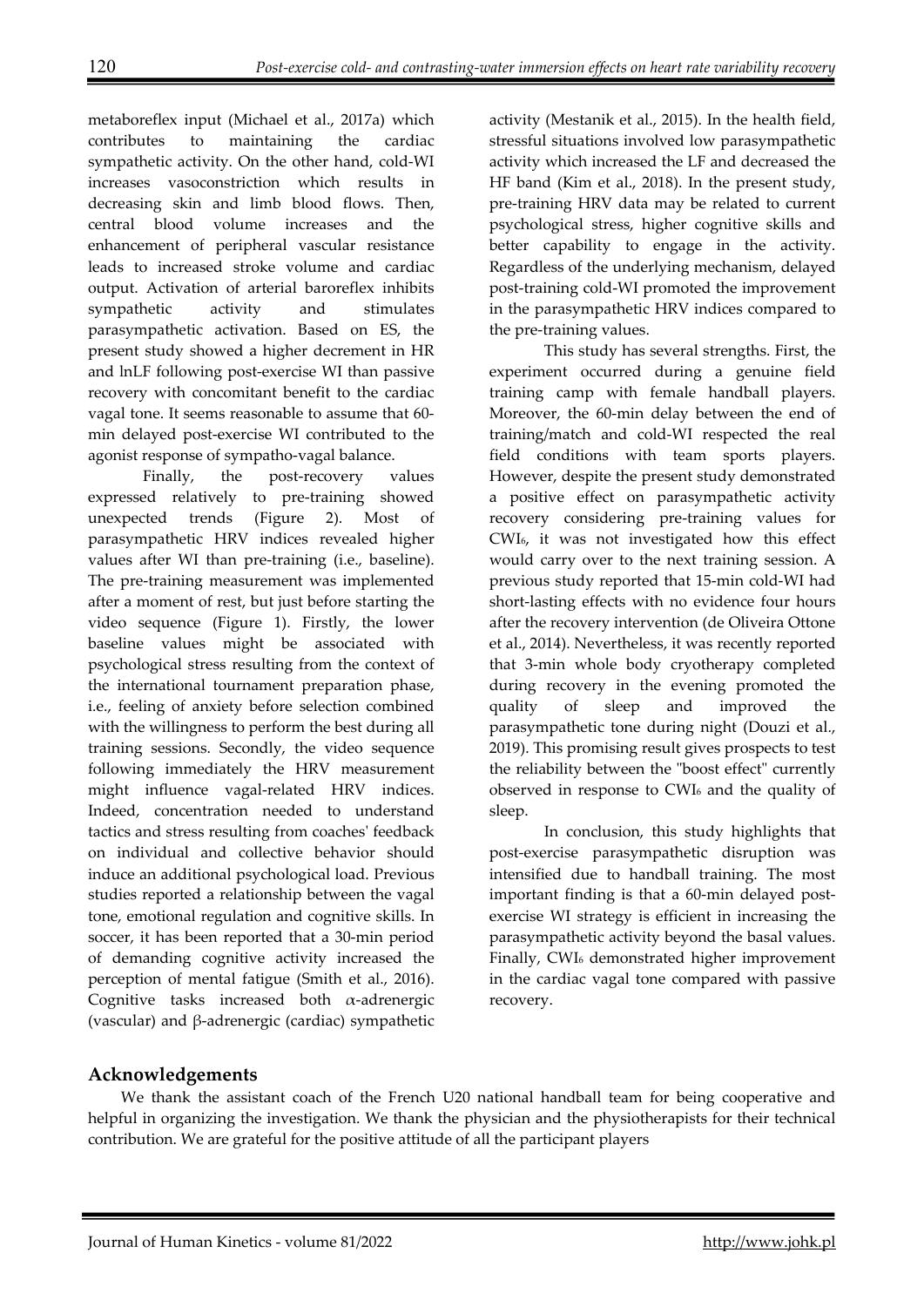#### **References**

- Al Haddad, H., Laursen, P. B., Chollet, D., Lemaitre, F., Ahmaidi, S., & Buchheit, M. (2010). Effect of cold or thermoneutral water immersion on post-exercise heart rate recovery and heart rate variability indices. *Autonomic Neuroscience: Basic & Clinical*, *156*(1–2), 111–116. https://doi.org/10.1016/j.autneu.2010.03.017
- Almeida, A. C., Machado, A. F., Albuquerque, M. C., Netto, L. M., Vanderlei, F. M., Vanderlei, L. C. M., Junior, J. N., & Pastre, C. M. (2016). The effects of cold water immersion with different dosages (duration and temperature variations) on heart rate variability post-exercise recovery: A randomized controlled trial. *Journal of Science and Medicine in Sport*, *19*(8), 676–681. https://doi.org/10.1016/j.jsams.2015.10.003
- Bourdillon, N., Schmitt, L., Yazdani, S., Vesin, J.-M., & Millet, G. P. (2017). Minimal Window Duration for Accurate HRV Recording in Athletes. *Frontiers in Neuroscience*, *11*(456). https://doi.org/10.3389/fnins.2017.00456
- Broatch, J. R., Petersen, A., & Bishop, D. J. (2018). The Influence of Post-Exercise Cold-Water Immersion on Adaptive Responses to Exercise: A Review of the Literature. *Sports Medicine (Auckland, N.Z.)*, *48*(6), 1369–1387. https://doi.org/10.1007/s40279-018-0910-8
- Buchheit, M., Peiffer, J. J., Abbiss, C. R., & Laursen, P. B. (2009). Effect of cold water immersion on postexercise parasympathetic reactivation. *American Journal of Physiology-Heart and Circulatory Physiology*, *296*(2), H421–H427. https://doi.org/10.1152/ajpheart.01017.2008
- Choo, H. C., Nosaka, K., Peiffer, J. J., Ihsan, M., Yeo, C. C., & Abbiss, C. R. (2018). Effect of water immersion temperature on heart rate variability following exercise in the heat. *Kinesiology*, *50*(1), 67–74.
- Cohen, J. (1988). *Statistical power analysis for the behavioral sciences* (2nd ed). L. Erlbaum Associates.
- de Oliveira Ottone, V., de Castro Magalhães, F., de Paula, F., Avelar, N. C. P., Aguiar, P. F., da Matta Sampaio, P. F., Duarte, T. C., Costa, K. B., Araújo, T. L., Coimbra, C. C., Nakamura, F. Y., Amorim, F. T., & Rocha-Vieira, E. (2014). The effect of different water immersion temperatures on post-exercise parasympathetic reactivation. *PloS One*, *9*(12), e113730. https://doi.org/10.1371/journal.pone.0113730
- Durnin, J. V., & Rahaman, M. M. (1967). The assessment of the amount of fat in the human body from measurements of skinfold thickness. *The British Journal of Nutrition*, *21*(3), 681–689. https://doi.org/10.1079/bjn19670070
- Flatt, A. A., Esco, M. R., & Nakamura, F. Y. (2017). Individual Heart Rate Variability Responses to Preseason Training in High Level Female Soccer Players. *Journal of Strength and Conditioning Research*, *31*(2), 531– 538. https://doi.org/10.1519/JSC.0000000000001482
- Ihsan, M., Watson, G., & Abbiss, C. R. (2016). What are the Physiological Mechanisms for Post-Exercise Cold Water Immersion in the Recovery from Prolonged Endurance and Intermittent Exercise? *Sports Medicine (Auckland, N.Z.)*, *46*(8), 1095–1109. https://doi.org/10.1007/s40279-016-0483-3
- Kaikkonen, P., Hynynen, E., Mann, T., Rusko, H., & Nummela, A. (2010). Can HRV be used to evaluate training load in constant load exercises? *European Journal of Applied Physiology*, *108*(3), 435–442.
- Lukonaitienė, I., Kamandulis, S., Paulauskas, H., Domeika, A., Pliauga, V., Kreivytė, R., Stanislovaitienė, J., & Conte, D. (2020). Investigating the workload, readiness and physical performance changes during intensified 3-week preparation periods in female national Under18 and Under20 basketball teams. *Journal of Sports Sciences*, *0*(0), 1–8. https://doi.org/10.1080/02640414.2020.1738702
- Michael, S., Jay, O., Graham, K. S., & Davis, G. M. (2017). Longer exercise duration delays post-exercise recovery of cardiac parasympathetic but not sympathetic indices. *European Journal of Applied Physiology*, *117*(9), 1897–1906.
- Nakamura, F. Y., Antunes, P., Nunes, C., Costa, J. A., Esco, M. R., & Travassos, B. (2018). Heart Rate Variability Changes From Traditional vs. Ultra-Short-Term Recordings in Relation to Preseason Training Load and Performance in Futsal Players. *Journal of Strength and Conditioning Research*. https://doi.org/10.1519/JSC.0000000000002910
- Nakamura, F. Y., Pereira, L. A., Rabelo, F. N., Flatt, A. A., Esco, M. R., Bertollo, M., & Loturco, I. (2016). Monitoring weekly heart rate variability in futsal players during the preseason: The importance of maintaining high vagal activity. *Journal of Sports Sciences*, *34*(24), 2262–2268. https://doi.org/10.1080/02640414.2016.1186282